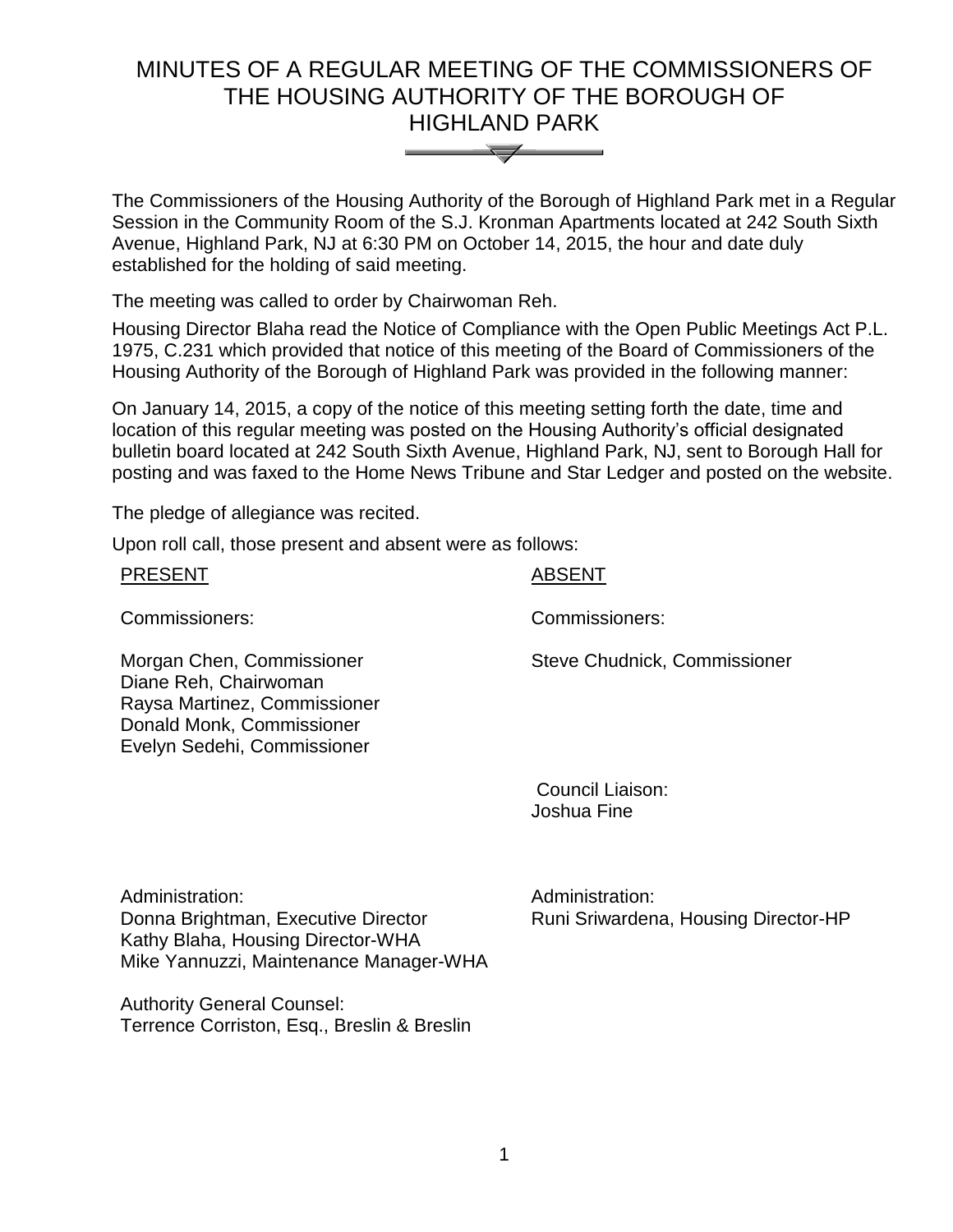# Minutes:

A motion to approve the minutes of the meeting held on September 9, 2015 was made by Commissioner Chen and seconded by Commissioner Martinez.

| <b>ROLL CALL:</b> |             | Chen Chudnick Martinez Monk Reh Sedehi |  |  |  |
|-------------------|-------------|----------------------------------------|--|--|--|
| AYES:             |             | Chen Martinez Monk Reh                 |  |  |  |
| NAYS:             | <b>None</b> |                                        |  |  |  |
| Abstain:          | Sedehi      |                                        |  |  |  |
| Absent:           | Chudnick    |                                        |  |  |  |

The Chair thereupon declared said motion approved.

## **Discussion**

Commissioner Monk asked about the quote threshold.

Counsel Corriston responded that the Authority has a QPA and that she gets three quotes for any purchases under \$40,000.

## Public Comment:

M.P. suggested that the washers be replaced because they shake when spinning because they are sitting on dowels. She called the company and they said they would exchange them. She also stated that one machine was damaged by the card slot and it took them too long to repair it.

Chairwoman Reh suggested that M.P. speak with the office prior to calling the company.

Juan Ratliff, 219 South Sixth Avenue, stated that the kids are jumping off the trailer and the DARE building and dancing on the picnic tables. They are out-of-control and something needs to be done.

#### Communications:

Chairwoman Reh noted that the authority is advertising for an electrician.

Commissioner Monk asked if \$40,000 is the average expenditure.

Executive Director Brightman stated that sounds like a large amount and we usually do not have that much work. She went on to say that the RAD calls for the changing of light fixtures. At this time, we are not sure how we will handle this activity with the contractor of record or a separate bid.

Executive Director Brightman said that we are also soliciting for a Phase I Environmental Study and a Tax Credit attorney, all of which are on the website.

Commissioner Martinez asked how these are advertised.

Counsel Corriston stated that it is through the website, newspaper and by paid subscription services.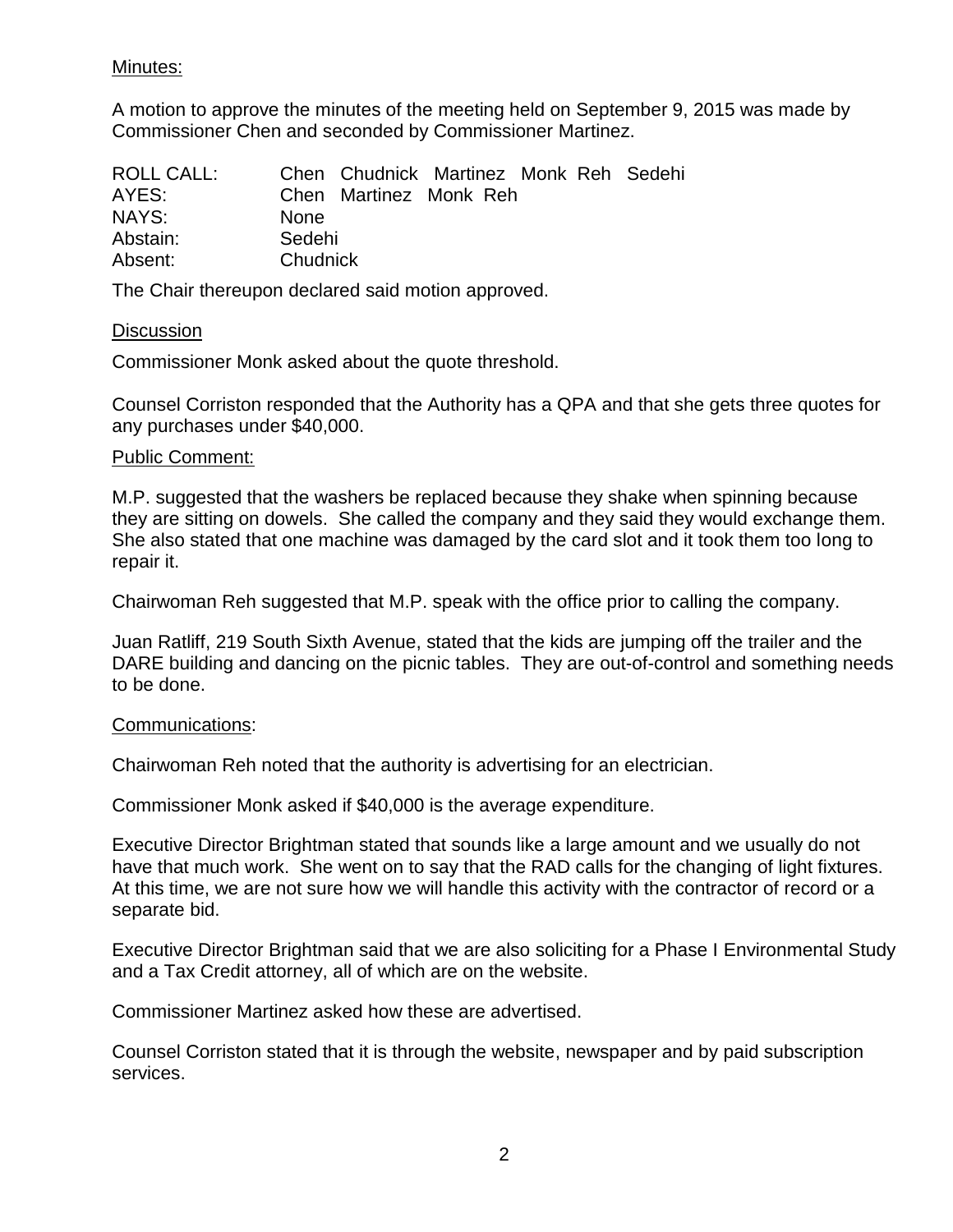## ❖ Fire violations:

Commissioner Sedehi stated that the community room doors were not cited in prior inspections.

Chairwoman Reh replied that there is a new fire marshall – fresh eyes.

- \* Chairwoman Reh noted the resignations of Board members Charlotte Quaintance and Amanda Thomas.
- **❖** JIF inspection report:

Executive Director Brightman explained that we are insured by the JIF and that they do periodic inspections.

Commissioner Monk asked about the roof rail.

Executive Director Brightman stated that we are putting on a new roof with the RAD and that will be addressed.

Commissioner Monk asked about what capital improvements will be on the RAD.

Executive Director Brightman responded that she would send the commissioners the Physical Needs Assessment which outlines the 20 year work item schedule.

## Executive Director Brightman's report:

Executive Director Brightman stated that the RAD is coming along and that she is sending in the application and needs a \$2,500.00 check prior to the bill list approval. She further stated that the residents were polled and they selected the push button on-call system as opposed to the pendants.

Since Executive Director Brightman was discussing RAD, Commissioner Chen gave his Buildings Report. He reviewed the physical needs assessment report. It's a 20 year plan in which most of the work will be done in the first year. Most of the work has to do with energy savings (windows, doors, water saving toilets, faucets and lighting.) The Authority will save \$70,000 per year and the money spent will be paid back in seven years.

#### Attorney report:

Counsel Corriston reported a tenant lock-out occurred. He further stated that it is helpful to have knowledge of tenant issues as we need to keep track as it plays into the eviction process.

Juan Ratliff asked how many letters are need.

Counsel Corriston stated that it is a process, a series of notices.

Commissioner Martinez inquired as to how long it takes for apartment turnovers.

Executive Director Brightman replied that we have 30 days.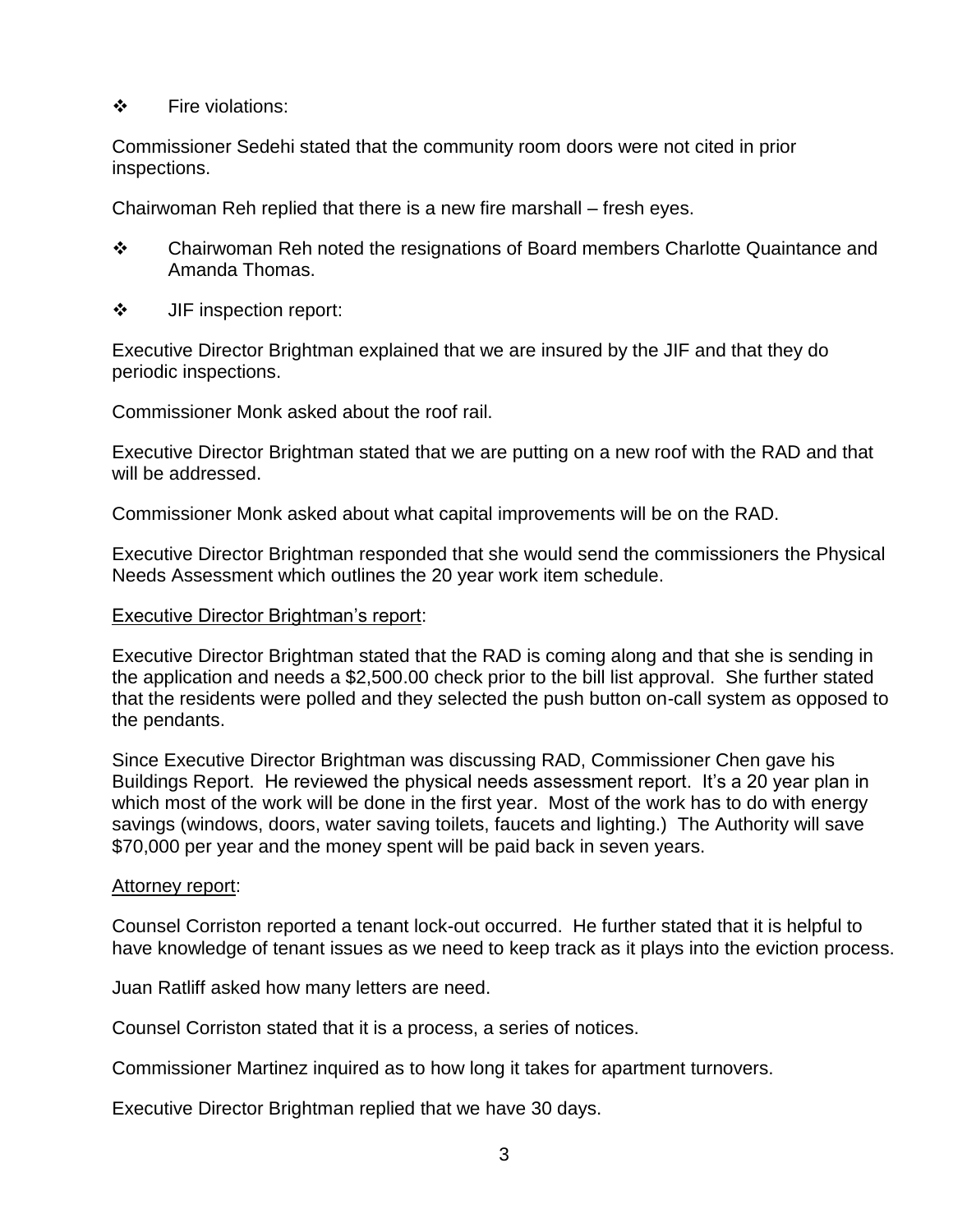Maintenance Manager Yannuzzi stated that it is usually done in three.

Executive Director Brightman stated that it depends on the amount of work/damage as to the turnover time.

Accountant Report - none

Staff Reports – no comment

Runi Sriwardena's report: no comment

Maintenance report: no comment

Section 8 Report: none

Committee Reports: previously given

## RESOLUTIONS

a) Reso #2015- 41 – Acknowledging the Authority's Conflict of Interest Policy

Motion moved by Commissioner Sedehi and seconded by Commissioner Martinez to adopt Resolution #2015-41.

#### **Discussion**

Executive Director Brightman stated that this is on the agenda as the Auditor put it in his recommendations that staff and commissioners should be periodically reminded of this policy.

Commissioner Monk commented that he felt this policy was geared more to the staff as opposed to commissioners.

Counsel Corriston stated that he will email all the commissioners a copy of the Local Government Ethics Law and the ACC Conflict of Interest section as they are more directly related to officials.

Chairwoman Reh asked if this policy will apply under RAD.

Counsel Corriston stated that new policies would need to be adopted.

| ROLL CALL: | Chen Chudnick Martinez Monk Reh Sedehi |
|------------|----------------------------------------|
| AYES:      | Chen Martinez Monk Reh Sedehi          |
| NAYS:      | <b>None</b>                            |
| Abstain:   | <b>None</b>                            |
| Absent:    | Chudnick                               |

The Chair thereupon declared said motion approved.

b) Reso #2015-42 – Adopting Monthly Bill List for September 2015

Motion moved by Commissioner Sedehi and seconded by Commissioner Chen to adopt Resolution #2015-42.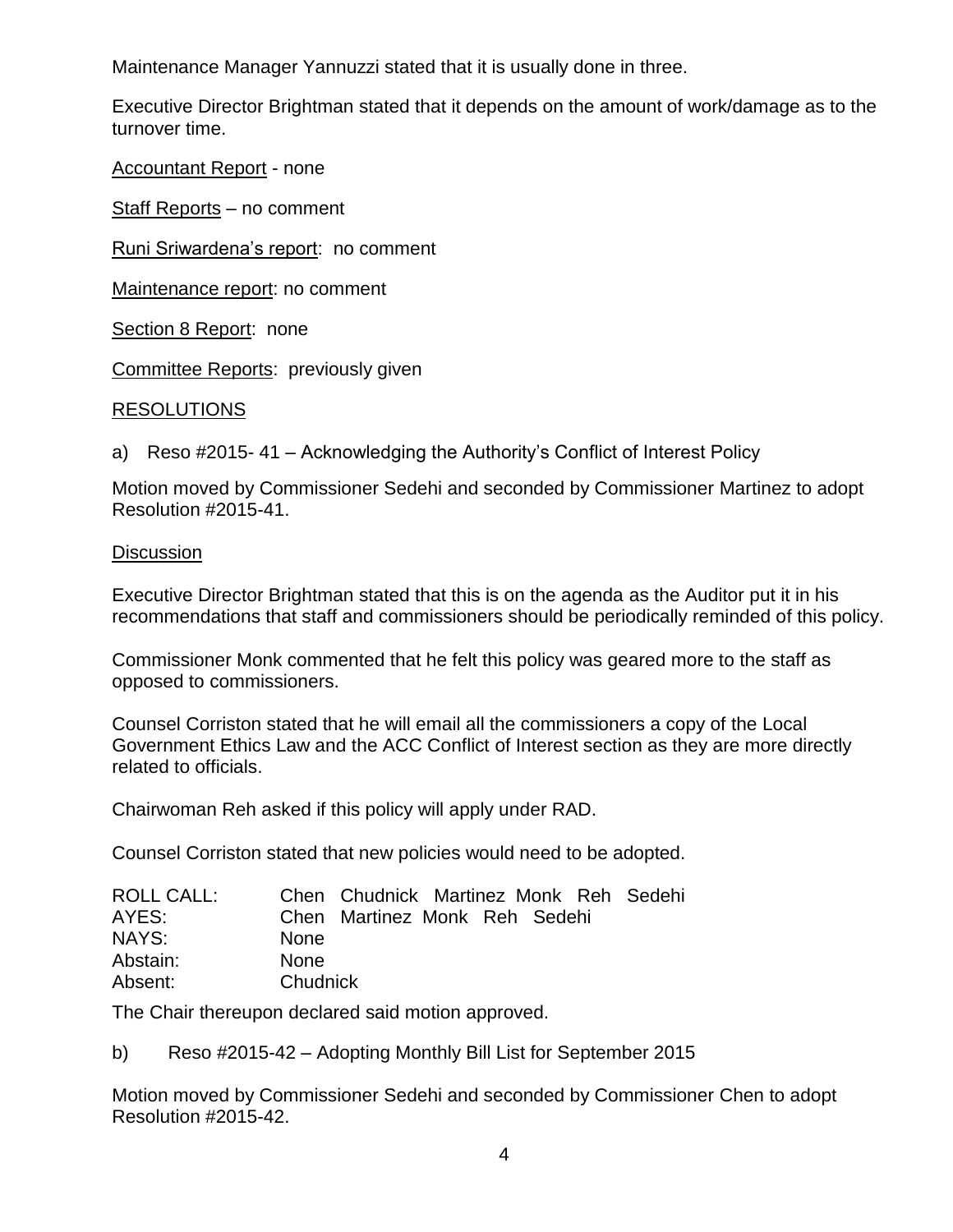# **Discussion**

Chairwoman Reh noted that Commissioners Chudnick and Martinez attended Rutgers classes.

Chairwoman Reh asked what Foremost does.

Executive Director Brightman stated that they take care of fire extinguishers.

Commissioner Monk asked if auditor RFP's are done on an annual basis.

Executive Director Brightman responded that they are.

Commissioner Sedehi asked if we could do more than a one year contract.

Counsel Corriston replied that he believes that we can.

| <b>ROLL CALL:</b> | Chen Chudnick Martinez Monk Reh Sedehi |
|-------------------|----------------------------------------|
| AYES:             | Chen Martinez Monk Reh Sedehi          |
| NAYS:             | <b>None</b>                            |
| Abstain:          | <b>None</b>                            |
| Absent:           | Chudnick                               |

The Chair thereupon declared said motion approved.

c) Reso #2015- 43 – Reso to Mandate Use of Direct Deposit

Motion moved by Commissioner Sedehi and seconded by Commissioner Chen to adopt Resolution #2015-43.

# **Discussion**

Commissioner Chen asked if this is a requirement for all employees.

Counsel Corriston responded that it is as it saves money.

| Chudnick |  |                                                                         |
|----------|--|-------------------------------------------------------------------------|
|          |  | Chen Chudnick Martinez Monk Reh Sedehi<br>Chen Martinez Monk Reh Sedehi |

The Chair thereupon declared said motion approved.

d) Reso #2015-44 – Annual Update of Housing Choice Voucher Utility Allowance

Motion moved by Commissioner Sedehi and seconded by Commissioner Martinez to adopt Resolution #2015-44.

Motion to table the Reso #2015-44 was moved by Commissioner Sedehi and seconded by Commissioner Chen.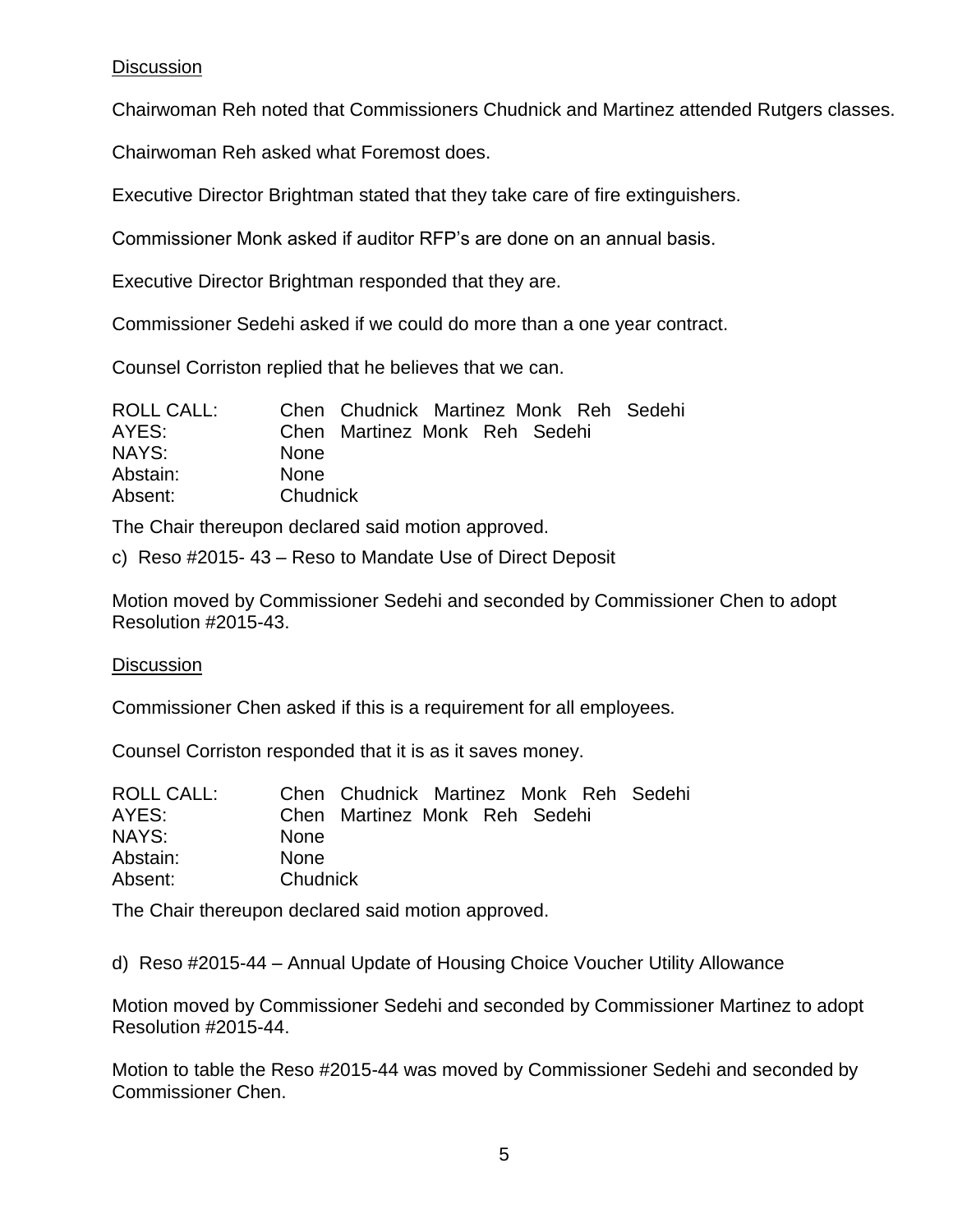| <b>ROLL CALL:</b> |             | Chen Chudnick Martinez Monk Reh Sedehi |  |  |  |
|-------------------|-------------|----------------------------------------|--|--|--|
| AYES:             |             | Chen Martinez Monk Reh Sedehi          |  |  |  |
| NAYS:             | <b>None</b> |                                        |  |  |  |
| Abstain:          | <b>None</b> |                                        |  |  |  |
| Absent:           | Chudnick    |                                        |  |  |  |

Housing Manager Blaha then noted that the attachments to the resolution are incorrect.

e) Reso #2015- 45 – Amend Contract for Medical Alert System

Motion moved by Commissioner Sedehi and seconded by Commissioner Chen to adopt Resolution #2015-45.

#### **Discussion**

Executive Director Brightman explained that this was to amend last month's award to increase the contract limit from 2 to 5 years and add additional buttons not previously counted for two bedroom units.

Commissioner Monk asked if it would not be more prudent to re-bid because of the 5 year duration.

Counsel Corriston stated that this is a change order to a previous award but if it is the Board's desire to re-bid then they would need to void the previous award.

Commissioner Martinez asked if they were going in the same location.

Executive Director Brightman responded that they are.

| <b>ROLL CALL:</b> |             | Chen Chudnick Martinez Monk Reh Sedehi |  |  |  |
|-------------------|-------------|----------------------------------------|--|--|--|
| AYES:             |             | Chen Martinez Monk Reh Sedehi          |  |  |  |
| NAYS:             | <b>None</b> |                                        |  |  |  |
| Abstain:          | <b>None</b> |                                        |  |  |  |
| Absent:           | Chudnick    |                                        |  |  |  |

The Chair thereupon declared said motion approved.

f) Reso #2015- 46 – Award Contract for Professional A/E Services for the Window Replacements at Kronman and Park Terrace Apts.

Motion moved by Commissioner Sedehi and seconded by Commissioner Martinez to adopt Resolution #2015-46.

#### **Discussion**

Commissioner Chen asked how many RFP's were received.

Executive Director Brightman stated that there were about five and this was the best price.

Counsel Corriston noted that they do a lot of housing authority work.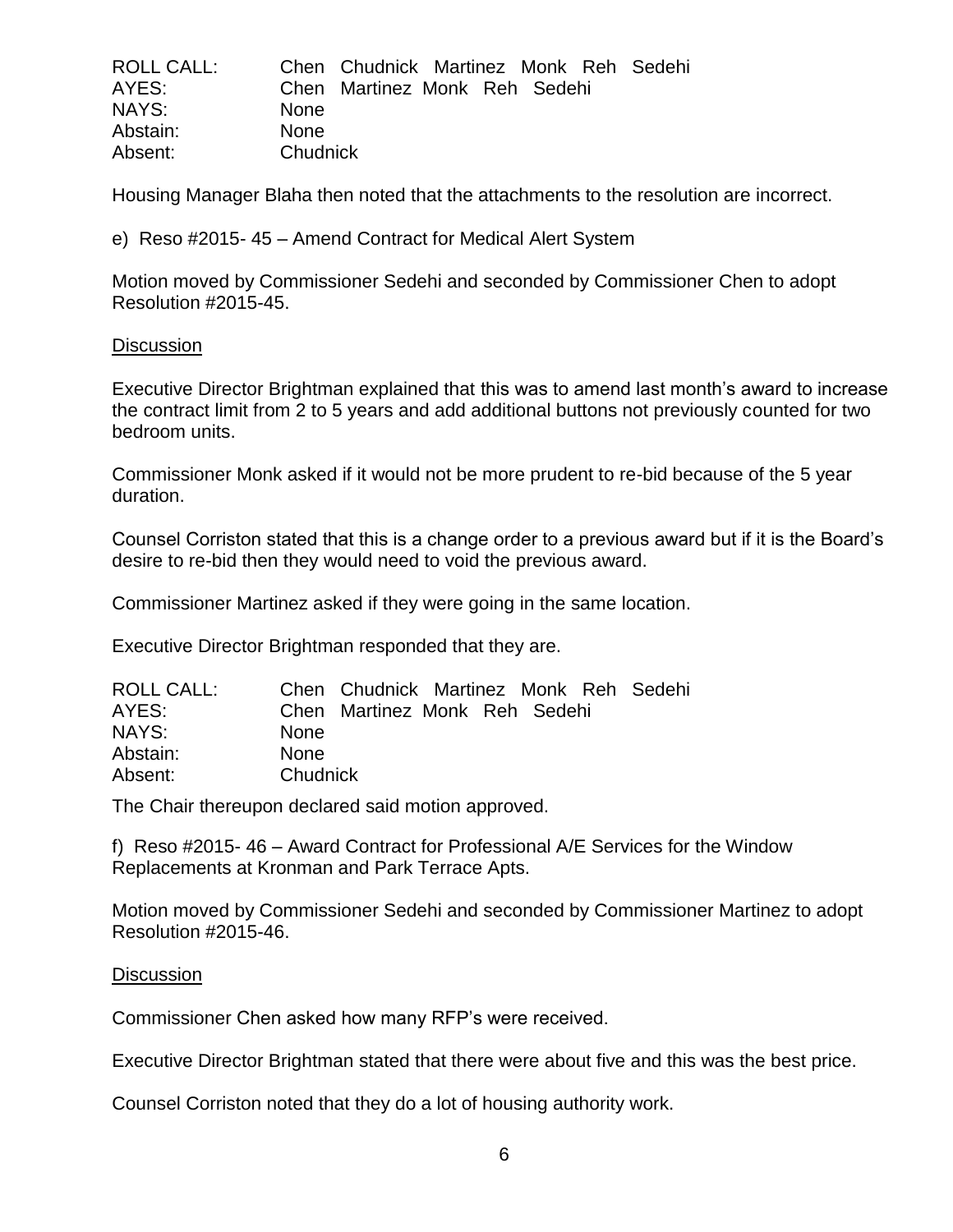| ROLL CALL: |             | Chen Chudnick Martinez Monk Reh Sedehi |  |  |  |
|------------|-------------|----------------------------------------|--|--|--|
| AYES:      |             | Chen Martinez Monk Reh Sedehi          |  |  |  |
| NAYS:      | <b>None</b> |                                        |  |  |  |
| Abstain:   | <b>None</b> |                                        |  |  |  |
| Absent:    | Chudnick    |                                        |  |  |  |

The Chair thereupon declared said motion approved.

At this time, Housing Director Blaha realized that the attachments were correct for Reso #2015-44.

 Reconsider Reso #2015-44 – Annual Update of Housing Choice Voucher Utility Allowance

Motion moved by Commissioner Monk and seconded by Commissioner Sedehi to adopt Resolution #2015-44.

#### **Discussion**

Housing Director Blaha stated that every year the Authority must review utility allowances to see if any adjustments are needed. These allowances are the same as the previously year. She noted that there are three allowance schedules, high-rise, single family and duplexes.

Executive Director Brightman explained that according to HUD, tenants must pay only 30% of their income for rent. Unlike most programs, HUD includes utilities in the calculation hence an allowance schedule must be established. Utilities are deducted from the gross rent amount to determine the tenant rent charge.

| <b>None</b> |          |  |                                                                         |
|-------------|----------|--|-------------------------------------------------------------------------|
| <b>None</b> |          |  |                                                                         |
|             |          |  |                                                                         |
|             | Chudnick |  | Chen Chudnick Martinez Monk Reh Sedehi<br>Chen Martinez Monk Reh Sedehi |

The Chair thereupon declared said motion approved.

#### New Business

Chairwoman Reh stated that the commission need to elect a vice-chair and she needs to reassign committees. This will be done at the November meeting.

#### Second Public Comment

Karen Jackson, 3P, stated that the lights and TV are always left on in the community room. Why are they not on sensors?

Executive Director Brightman stated that sounds like a good idea; we can visit this with the RAD.

Ms. Jackson then asked about the walk-in showers.

Executive Director Brightman stated that we will discuss this on an individual basis.